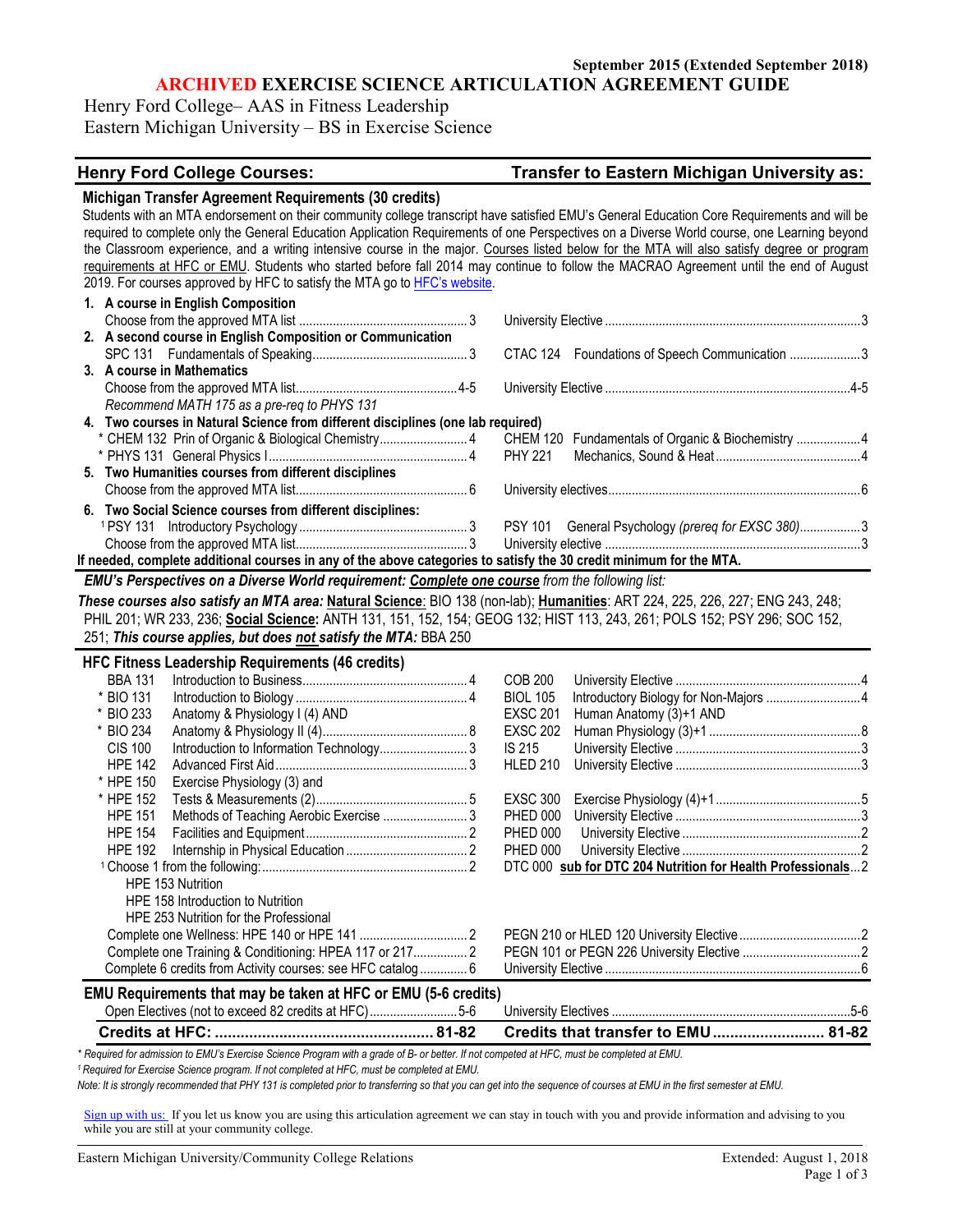#### **September 2015 (Extended September 2018) ARCHIVED EXERCISE SCIENCE ARTICULATION AGREEMENT GUIDE**

Henry Ford College– AAS in Fitness Leadership Eastern Michigan University – BS in Exercise Science

# **Completion of the Exercise Science Program at EMU**

| <b>Major Requirements</b>                                                                                                                            |                                                                                                                                                                                                                                                                                         | (42-43 credits)         |
|------------------------------------------------------------------------------------------------------------------------------------------------------|-----------------------------------------------------------------------------------------------------------------------------------------------------------------------------------------------------------------------------------------------------------------------------------------|-------------------------|
| <b>Required Courses</b>                                                                                                                              |                                                                                                                                                                                                                                                                                         | $(13 \text{ credits})$  |
| <sup>22</sup> EXSC 144<br><b>EXSC 281</b><br><b>EXSC 305</b><br><sup>1</sup> EXSC 325L4<br>EXSC 380W                                                 | Intro to Exercise Science (Pre-candidacy)2<br>Practicum in Exercise Science2<br>Exercise and Sport Psychology3                                                                                                                                                                          |                         |
|                                                                                                                                                      | <b>Required Courses (Postcandidacy)</b>                                                                                                                                                                                                                                                 | (24 credits)            |
| <b>EXSC 410</b>                                                                                                                                      |                                                                                                                                                                                                                                                                                         |                         |
| <b>EXSC 430</b><br><b>EXSC 431W</b><br><b>EXSC 432</b><br><b>EXSC 433</b><br><sup>1</sup> EXSC 480L4                                                 | Clinical Exercise Electrocardiology 3<br>Exercise Programming and Prescription3<br>Principles of Sport Performance Training3                                                                                                                                                            |                         |
| <b>EXSC Elective Courses</b>                                                                                                                         |                                                                                                                                                                                                                                                                                         | $(5-6 \text{ credits})$ |
| <b>EXSC 318</b><br><b>EXSC 407</b><br><b>EXSC 434</b><br><b>EXSC 508</b><br><b>EXSC 515</b><br><b>EXSC 518</b><br><b>PHED 260</b><br><b>PHED 431</b> | Complete five to six credits from the following:<br>Laboratory in Human Anatomy (2)<br>Fitness Center Management (3)<br>Intro to Echocardiography (2)<br>Exercise Epidemiology (3)<br>Diabetes and Obesity (3)<br>Sports Supplements (3)<br>Motor Development (3)<br>Motor Learning (3) |                         |
|                                                                                                                                                      |                                                                                                                                                                                                                                                                                         |                         |
|                                                                                                                                                      |                                                                                                                                                                                                                                                                                         |                         |
|                                                                                                                                                      |                                                                                                                                                                                                                                                                                         |                         |

**Sample Full time Sequences:**

*Courses may not be offered every semester. Consult advisor to plan a program of study.*

| <b>Fall Semester Start</b> |                                              | (14-15 credits)        |
|----------------------------|----------------------------------------------|------------------------|
| <b>EXSC 144</b>            |                                              |                        |
| <b>EXSC 281</b>            |                                              |                        |
| <b>EXSC 305</b>            | F, W, S; pre-req PHY 221 and EXSC 201 & 2023 |                        |
| <b>EXSC 410</b>            | F, W; pre-req EXSC 300 & admitted4           |                        |
| <b>EXSC Elective</b>       |                                              | $2 - 3$                |
| Winter                     |                                              | $(15 \text{ credits})$ |
| <b>EXSC 430</b>            | F, W; pre-req EXSC 300 & admitted3           |                        |
| 3 EXSC 431W                | F, W; pre-req EXSC 300 & admitted3           |                        |
| <b>EXSC 432</b>            | F, W; pre-req EXSC 410 & admitted3           |                        |
| <b>EXSC 433</b>            | F, W; pre-req EXSC 300, EXSC 305 & admitted3 |                        |
| <b>EXSC Elective</b>       |                                              |                        |
| Summer                     |                                              | $(5 \text{ credits})$  |
|                            |                                              |                        |
| EXSC 380W                  |                                              |                        |
|                            |                                              |                        |

**Fall Semester (8 credits)**

<sup>1</sup> EXSC 480L4 F,W,S prereq admitted and see note below ...........8

*1 Satisfies EMU's Learning Beyond the Classroom requirement*

*2 Required for admission to EMU's Exercise Science Program with a grade of B- or better.*

*3 Satisfies EMU's Writing Intensive requirement*

*Note: It is recommended you contact EMU as soon as you are considering transferring to receive advising. Please see the contact information for EMU on the third page.*